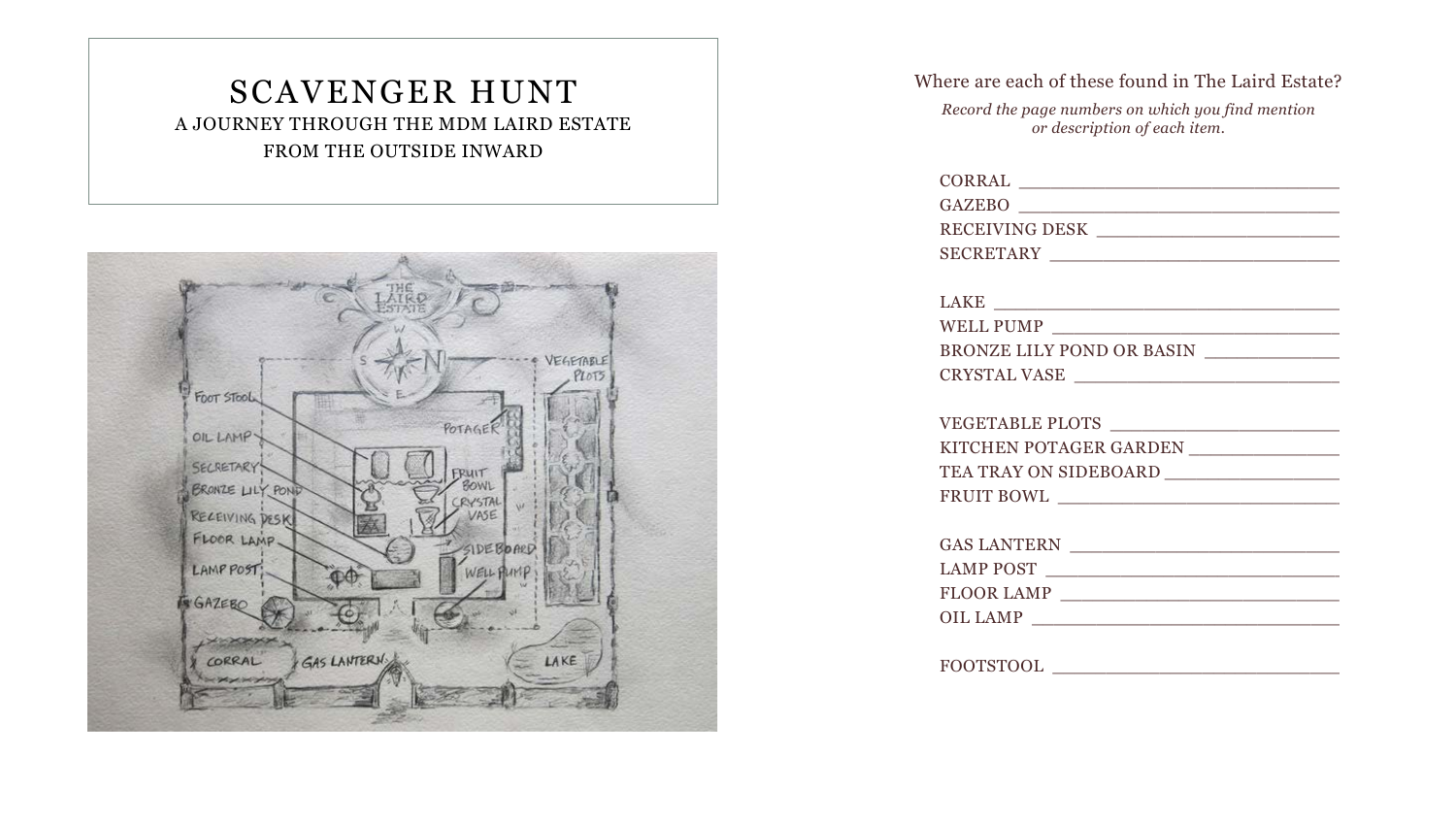## SCAVENGER HUNT | ANSWERS

THE LAIRD ESTATE: BETTER ONE DAY HEREIN THAN A THOUSAND ELSEWHERE.



#### pp. 114 - 116

"What's with the *feng shui* of the fences?" Sybil asks . . . "I mean, there seems to be some flow of life force in the layout of the fields, as though the fences form a rune or a symbol." Paige tips her head to one side . . . "Yes, the fences," she says. Libby, too, looks down and out again upon the symmetry of the landscaping as Paige explains. "The outer dry-stone hedge, you can see, is punctuated by a dozen rock pillars and still in decent repair. It encompasses a forty-nine-acre tract. It's only four feet in height, but the century-old wall was meant more as demarcation than protection. It was never intended to keep anyone out but rather to differentiate MDM's wider agricultural holdings and pasturelands beyond from the homestead within. "Then notice how, at the center of this walled-in parcel of land, the smaller, domestic yard is enclosed by a right-angle ribbon of picket fence equidistant on all sides to the mansion, which in turn is positioned at the center." Yes, Libby can see it. She follows the square-within-square layout as Paige traces the path she and Sybil had taken this morning. "Look at how straight the road is out there"-Paige points beyond the property line-"where you turned off the highway onto Salem Drive and passed beneath the fieldstone arch hung with its nineteenth-century gas lantern, still manually lit when the museum is open." The words of welcome inscribed into that arch had struck Libby at the time. Laird Estate: Better one day herein than a thousand elsewhere. It smacked of ownership pride ... "As you approached the museum," Paige goes on, "you drove within sight of the livestock **corral** and the small *lake* and the *vegetable plots* inside the stone fence ... Then, passing into the inner court of the yard through the gate-you can see the pattern easily from this height—we walked by the remains of a **reception gazebo**, a hand-pumped **water well**, the iron *lamppost*, and the kitchen garden *[potager]* attached to the north side of the house. It's as though MDM's personal landscaping mimics the larger farm layout." Libby strains to decipher the correlation between elements of the outer periphery and the domestic yard—the corral to the gazebo, the lake to the well. "Salem Drive is the sole entrance to the museum grounds, and the road lines up with the pedestrian walk leading through the rusty yard gate into the inner courtyard, taking the visitor from the outside world to the front door of the mansion in deliberate, orderly design." It appears to be a code of some sort. "Look for this pattern of enclosure, which is repeated again as a motif in the floor plan of the mansion." Paige clatters free a brass key from the ring in her apron pocket and fits it into the lock of the paint-flaked door beneath the eaves of the rooftop terrace. "Now, please follow me into the house itself. Watch your step over the raised sill."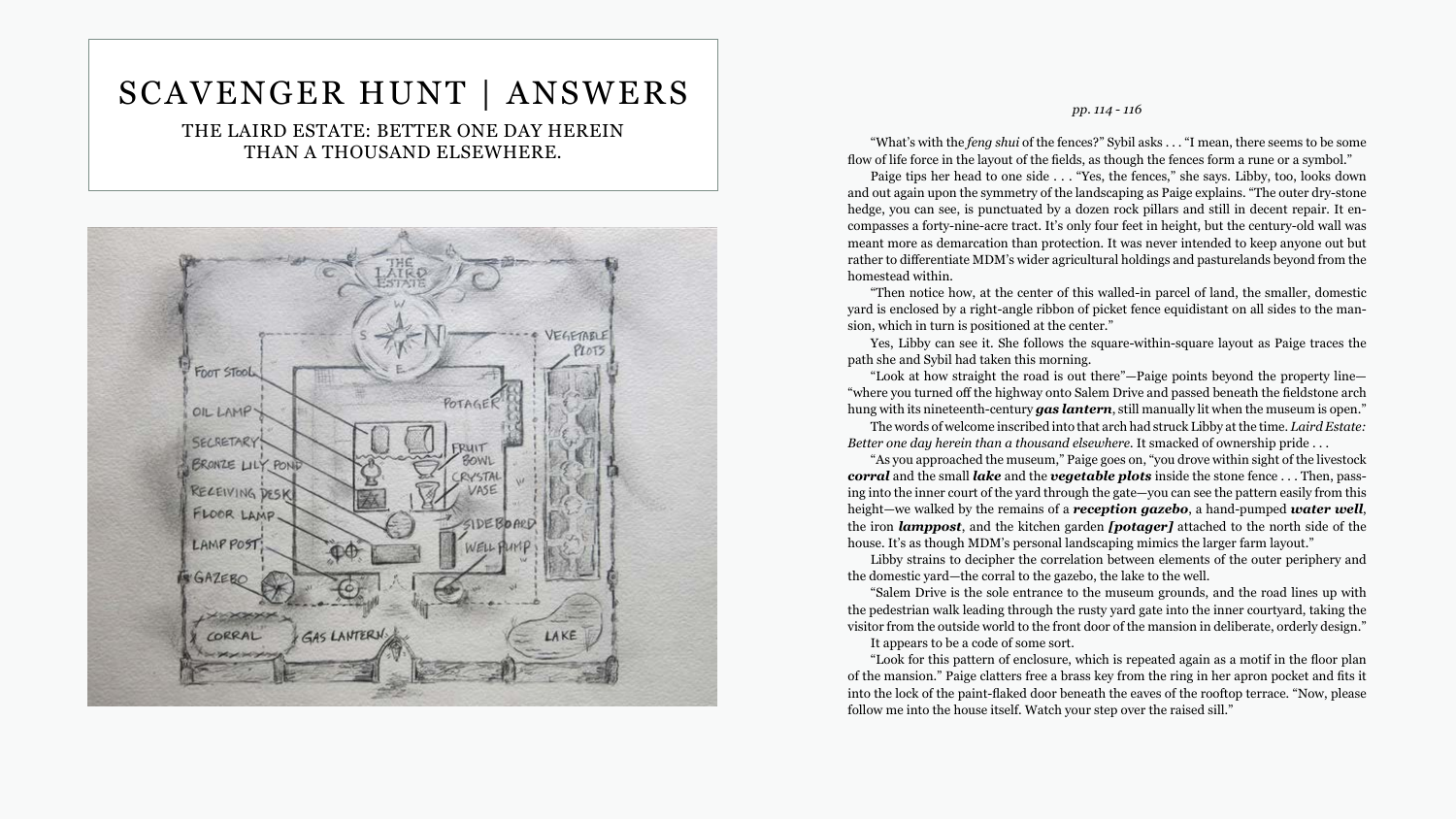# SCAVENGER HUNT | ANSWERS

THE LAIRD ESTATE: BETTER ONE DAY HEREIN THAN A THOUSAND ELSEWHERE.



#### pp. 128 - 130

"Wow, what's with all the activity?" Jamie asked. They stood at the head of the path that ran from the gate straight through the mansion's front door, which was wide open to the sunshine this afternoon. "Looks like a celebration."

"The first day in May is earmarked by the KPS for spring cleaning."

The yard buzzed with activity: gardeners digging in flowerbeds, a handyman patching siding shingles, and hands wiping the upstairs windows from the inside. Paige and Jamie passed by the footings for the gazebo, which had fallen into significant disrepair when it no longer served as the receiving lobby for MDM's purchases. The **gazebo** was a freestanding atrium that had acted almost as an altar for the offering of skins and pelts brought for trade by trappers-by Blackfeet and Ojibwa, Métis and Cree, Arikara, Hidatsa, and Mandan. A few steps on, Paige let her fingers slide over the cool brass handle on the **well pump** that still provided water to the pool at its base, once used as an outdoor washing station for bloodied hands or muddied feet. On a stepladder, a girl polished winter off the globes of the **lamppost**, perpetually lit during tourist season. The herb garden at the side of the house had been tilled and seeded.

"Okay," Jamie said, "I know on the fall tour you mentioned a pattern being repeated over and over on the property. But I didn't quite get it."

That wasn't surprising. Paige's research depended on MDM's highly developed symbolism. She wasn't sure she could swear to its validity herself.

"Think from the outside inward," she began. "We have MDM's wider grazing lands, within which the stone fence encloses the homestead, within which another square delineates the yard's picket fence, within which the square of the mansion sits. MDM's orderly layout of the inner yard's gazebo, well, kitchen garden, and lampstand reproduced the elements of the outer ring of his larger estate."

Jamie nodded. "I remember that part. The yard light represents the gas lantern hanging on the entry gate, I think you said. The well stands for Beulah Lake, where my friends and I always swim. But . . ." Jamie stopped, her forehead wrinkling.

Paige picked up the narrative. "The **potager** beside the kitchen door imitates the large **vegetable plots** set between the yard fence and the stone hedge's northern edge. Both the gazebo here and the corrals out there had to do with animals."

Of course, Paige had read all of this herself for her graduate studies, antecedent researchers having already made the link between inner yard and outer homestead. One expert even developed the idea that the primary source of the imitation was the natural world of native grassland irrigated by the Red River, overrun by wild prairie animals, and illumined by the sun, moon, and stars—flora, water, fauna, and light represented three times over.

However, in one eureka moment Paige had singlehandedly discovered the next level of repetition—the design of the house itself. This was the genius kernel of her thesis, but she'd stumbled on it out of pure luck so she almost hesitated to take credit. When examining an aerial photograph dated 1927 of MDM's estate, she'd inadvertently placed alongside it a sketch of the house's floor plan. That's when she first observed the enclosing schemata within the house itself-the outer walls of the home forming a perimeter of hallways and salons, a secondary ring within that incorporating the high-ceilinged foyer and staircase, and MDM's most private room, the den, at the hub. The replication of pattern corroborated for her the purposeful planning of the house blueprint by MDM.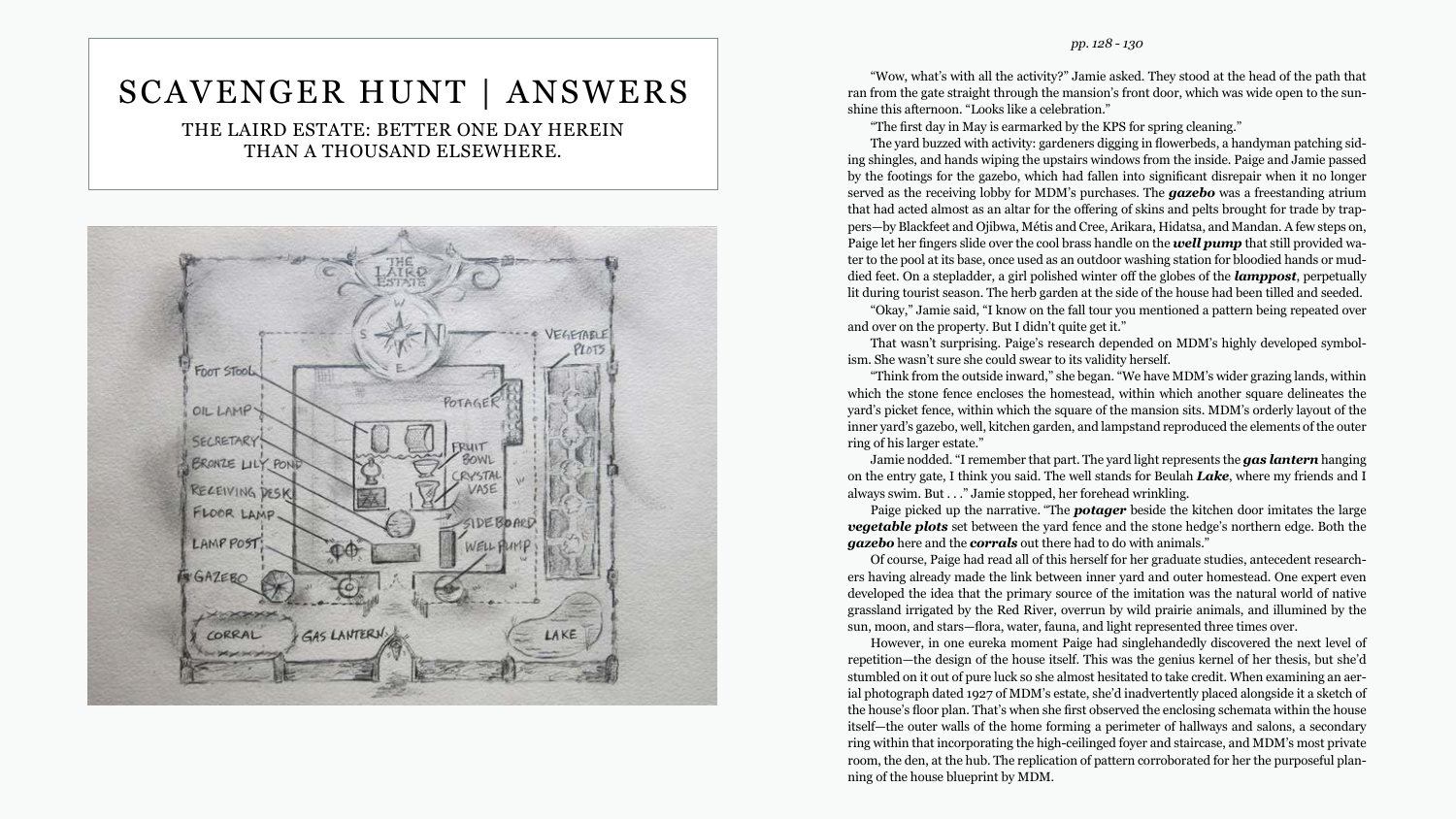#### *pp. 131- 133*

ity, and the whole system of analogy was too complicated to explicate to large groups. Right now Jamie's time had almost run out, too. Her first shift started in a few minutes, so Paige summarized.

hall, and to the den, of course, the innermost chamber, the core of the house.

The front door of the Laird Mansion, facing east, opened inward onto the foyer or great hall, at the left edge of which a smaller replica of the outside *lamp* stood sentinel. The walnut *reception desk* beside this indoor lamp, as Paige explained to Jamie, once welcomed trappers and hunters in a continuation of the business begun in the *gazebo* outside. It still held receipt books for traded goods showing payment by MDM to signatories with names such as Abooksigun—meaning "wildcat," Paige told Jamie—or Hokoma meaning "guide," or a simple X in the case of illiteracy. Beyond the floor lamp and desk, a free-standing *bronze*  **basin** reminiscent of the outside **pond** was empty but would soon be filled with floating water lilies, which Jamie seemed to remember from last fall. Against the right wall, a *side***board** held a silver tray and pot, where scones and tea had once waited to refresh—just as the *outer gardens* and fields provided nourishment. Jamie's eyes glittered. "How cool. Did you really tell us all this last year?" "Probably not in such detail." Every month Paige's own understanding had gained clar-With their backs to the eastern door, Paige pointed out how the south and north wings opened out on either side, connected through the western corridor—with music parlor, library, dining room, pantry, and kitchen arranged in a semi-circle. The room flow led back to the great "The orderliness of it can't have been a fluke," Paige said, more to herself than to Jamie as she considered the multiple tiers of her proposed typology. Straight ahead from the entrance, a wide oak staircase, its surfaces rubbed with seven coats of hot beeswax to a lasting luster, rose from the floor of the great hall towards the ceiling two stories above. The lounge chairs and billiards table of the upper hall were visible from here, but bedrooms clustered around the balcony behind the second-floor wall. Paige didn't lead Jamie onto the carpeted steps but let her go on down the hallway to the back porch, converted into the museum gift shop, to begin When she had gone, Paige made a beeline on the main floor past the grand staircase to-At the center of the floor plan, and the final room on the tour towards which Paige now hurried, the den proved once again her conceptualized schemata of correlation. As usual, she couldn't wait to see it. The outer part of MDM's personal office incorporated a cherry-wood *secretary* inset with a Star of David design, a porcelain *washbasin* with *pitcher*, a kerosene *lamp*, and a fruit *bowl*. One more furnishing in the den clinched beyond all doubt her argument about MDM's architectural reproduction in the square-within-square structure den within house, house within yard, yard within forty-nine-acre farmstead, walled farmstead within the greater estate. The treasure lay at the heart of the mansion, concealed in the den for shock value behind a heavy linen curtain acting as a room divider. That apex of the tour waited

her shift.

wards the den, almost hidden behind the staircase like a secret.

now for Paige's attention.

She grasped the brass doorknob of the den, a wild sort of joy rising in her at the anticipation of flinging it open.

# SCAVENGER HUNT | ANSWERS

THE LAIRD ESTATE: BETTER ONE DAY HEREIN THAN A THOUSAND ELSEWHERE.